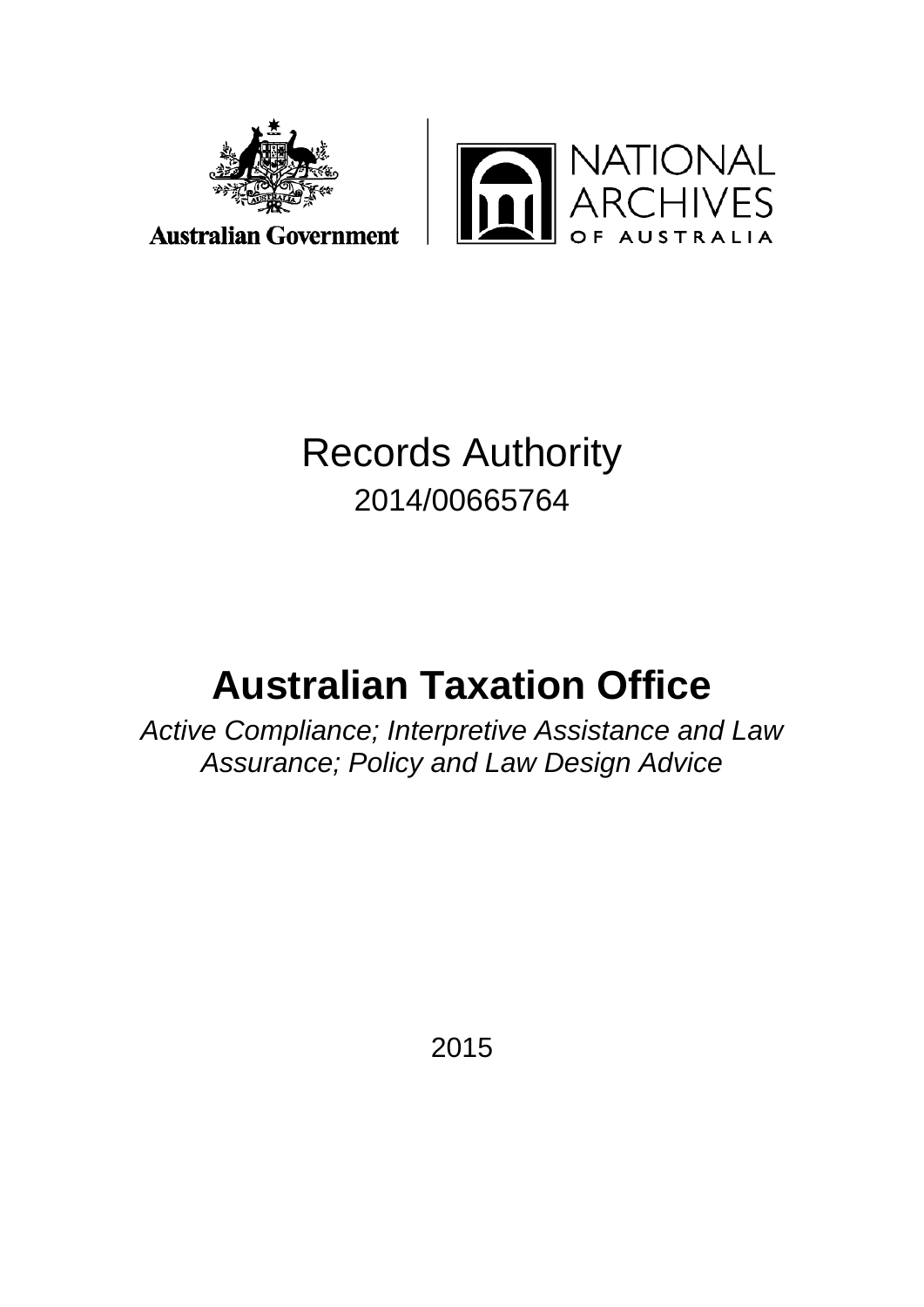### **CONTENTS**

|                                                                | -3 |
|----------------------------------------------------------------|----|
|                                                                |    |
|                                                                |    |
|                                                                |    |
|                                                                |    |
| INTERPRETIVE ASSISTANCE AND LAW ASSURANCE ____________________ | 11 |
|                                                                | 16 |

© Commonwealth of Australia 2015

This work is copyright. Apart from any use as permitted under the *Copyright Act 1968,* no part may be reproduced by any process without prior written permission from the National Archives of Australia. Requests and inquiries concerning reproduction and rights should be directed to the Publications Manager, National Archives of Australia, PO Box 7425, Canberra Business Centre ACT 2610, Australia.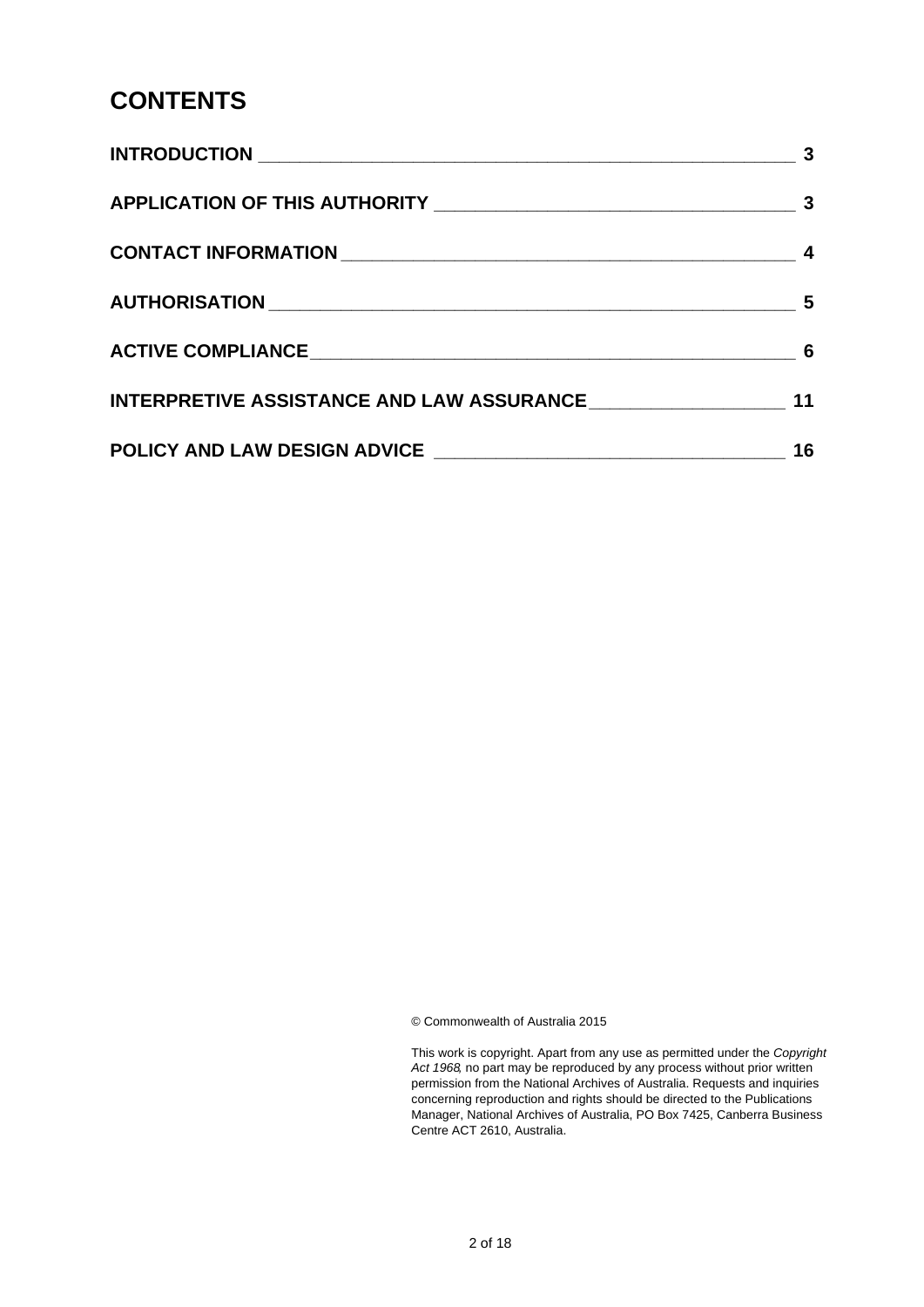#### **INTRODUCTION**

The Australian Taxation Office (ATO) and the National Archives of Australia have developed this Records Authority to set out the requirements for keeping or destroying records for the core business areas of Active Compliance, Interpretive Assistance and Law Assurance, and Policy and Law Design Advice. It represents a significant commitment on behalf of ATO to understand, create and manage the records of its activities.

This Authority is based on the identification and analysis of the business of ATO. It takes into account the agency's legal and organisational records management requirements, and the interests of stakeholders, the agency and the National Archives of Australia.

The Authority sets out those records that need to be retained as national archives and specifies the minimum length of time that temporary records need to be kept. This Authority gives ATO permission under the *Archives Act 1983*, for the destruction of the temporary records described after the minimum retention period has expired. Retention periods for these temporary records are based on: an assessment of business needs; broader organisational accountability requirements; and community expectations, and are approved by the National Archives of Australia on the basis of information provided by the agency.

As changes in circumstances may affect future records management requirements, the periodic review of this Authority is recommended. All amendments must be approved by the National Archives.

#### **APPLICATION OF THIS AUTHORITY**

- 1. This Authority partially supersedes Records Authority RDA 1194 (1995). The superseded records authority cannot be used by the ATO after the date of issue of this Authority.
- 2. This Authority is to be used to determine how long records must be kept. Records are matched to the relevant core business and records class in the Authority.
	- Where the minimum retention period has expired and the records are not needed for agency business they should be destroyed as authorised in this Authority.
	- Records that have not reached the minimum retention period must be kept until they do.
	- Records that are identified as Retain as National Archives (RNA) are to be transferred to the National Archives of Australia for preservation.
- 3. This Authority should be used in conjunction with general records authorities such as:
	- AFDA Express which covers administrative business processes and records common to many Australian Government agencies;
	- General Records Authority 24 Records Relating to Data Matching Exercises; and
	- General Records Authority 31 for source (including original) records that have been copied, converted or migrated.
- 4. The Normal Administrative Practice (NAP) provision of the *Archives Act 1983* gives agencies permission to destroy certain records without formal authorisation. This usually occurs where records are duplicated, facilitative or for short-term use only. NAP does not replace arrangements agreed to in this Authority but can be used as a tool to assist in identifying records for destruction together with an agency's Records Authority or Authorities, and with AFDA and AFDA Express. The National Archives recommends that agencies develop and implement a Normal Administrative Practice policy. Advice and guidance on destroying records as a normal administrative practice and on how to develop an agency NAP policy is available from the National Archives' website at **[www.naa.gov.au](http://www.naa.gov.au/)**.
- 5. Records that are reasonably likely to be needed as evidence in a current or future judicial proceeding or are subject to a request for access under the *Archives Act 1983,* the *Freedom of Information Act 1982* or any other relevant Act must not be destroyed until the action has been completed.
- 6. Records subject to a disposal freeze must not be destroyed until the freeze has been lifted. Further information about disposal freezes and whether they affect the application of this Authority is available from the National Archives website at **[www.naa.gov.au](http://www.naa.gov.au/)**.
- 7. Where the method of recording information changes (for example from a manual system to an electronic system, or when information is migrated from one system to a new system) this Authority can still be applied, providing the records document the same core business. The information must be accessible for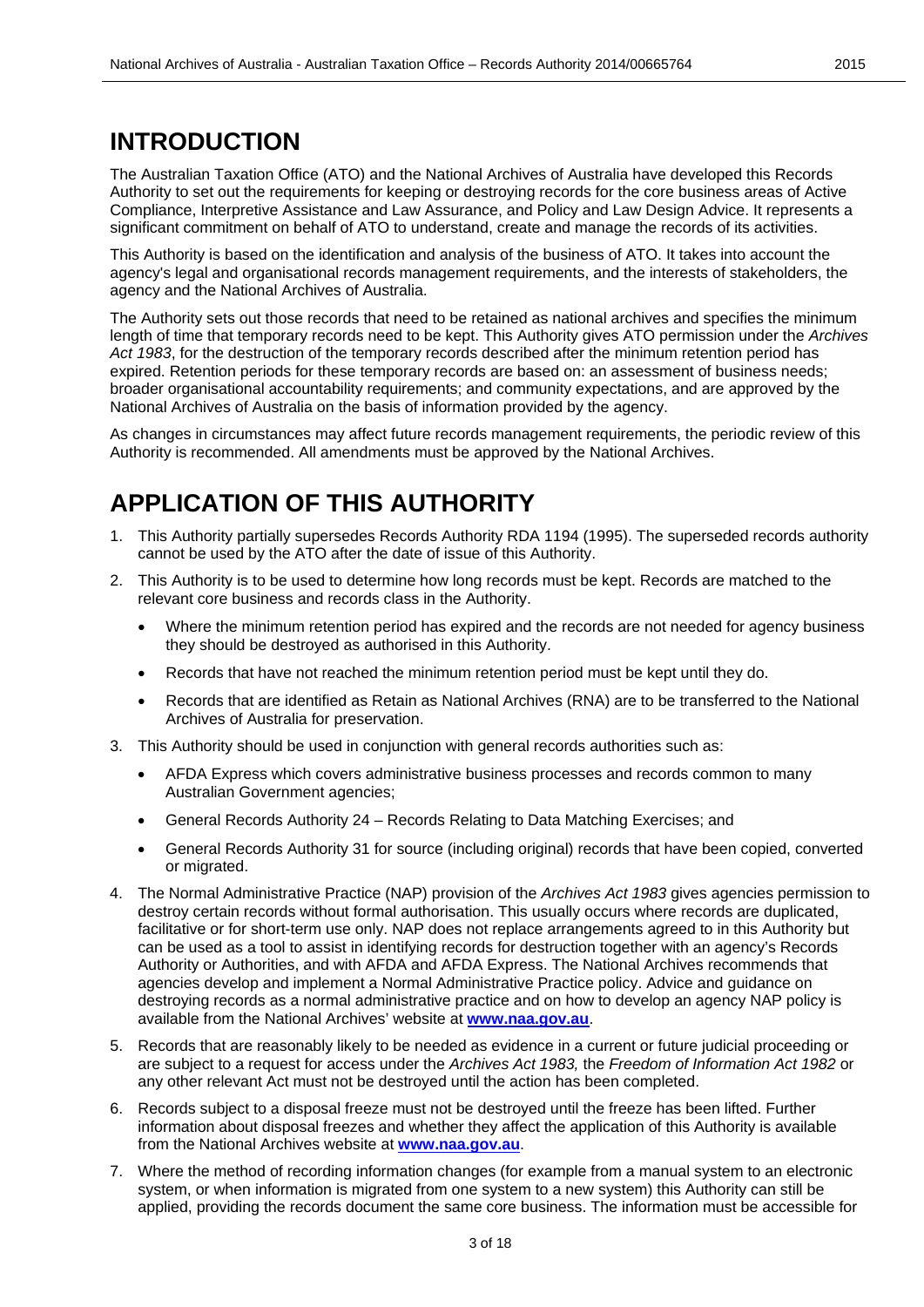the period of time prescribed in this Authority. The agency will need to maintain continuing access to the information, including digital information, for the periods prescribed in this records authority or until the information is transferred into the custody of the National Archives.

- 8. In general, retention requirements indicate a minimum period for retention. The ATO may extend minimum retention periods if it considers that there is an administrative need to do so, without further reference to the National Archives. Where ATO believes that its accountability will be substantially compromised because a retention period or periods are not adequate, it should contact the National Archives for review of the retention period.
- 9. Records coming within 'Retain as national archives' classes in this Authority have been determined to be part of the archival resources of the Commonwealth under Section 3C of the *Archives Act 1983*. The determination of Commonwealth records as archival resources of the Commonwealth obliges agencies to transfer the records to the National Archives when they cease to be current and, in any event, within 15 years of the records coming into existence, under Section 27 of the *Archives Act 1983*.
- 10. Records in the care of agencies should be appropriately stored, managed and preserved. Agencies need to meet this obligation to ensure that the records remain authentic and accessible over time. Under Section 31 of the *Archives Act 1983*, access arrangements are required for records that become available for public access including those records that remain in agency custody.
- 11. Appropriate arrangements should be made with the National Archives when records are to be transferred into custody. The National Archives accepts for transfer only those records designated as national archives.
- 12. Advice on how to use this Authority is available from ATO's records manager. If there are problems with the application of the Authority that cannot be resolved, please contact the National Archives.

### **CONTACT INFORMATION**

For assistance with this authority or for advice on other records management matters, please contact the National Archives' Agency Service Centre.

Queen Victoria Terrace Tel: (02) 6212 3610 Parkes ACT 2600 Fax: (02) 6212 3989 PO Box 7425 Email: **[recordkeeping@naa.gov.au](mailto:recordkeeping@naa.gov.au)** Canberra Business Centre ACT 2610 Website: **[www.naa.gov.au](http://www.naa.gov.au/)**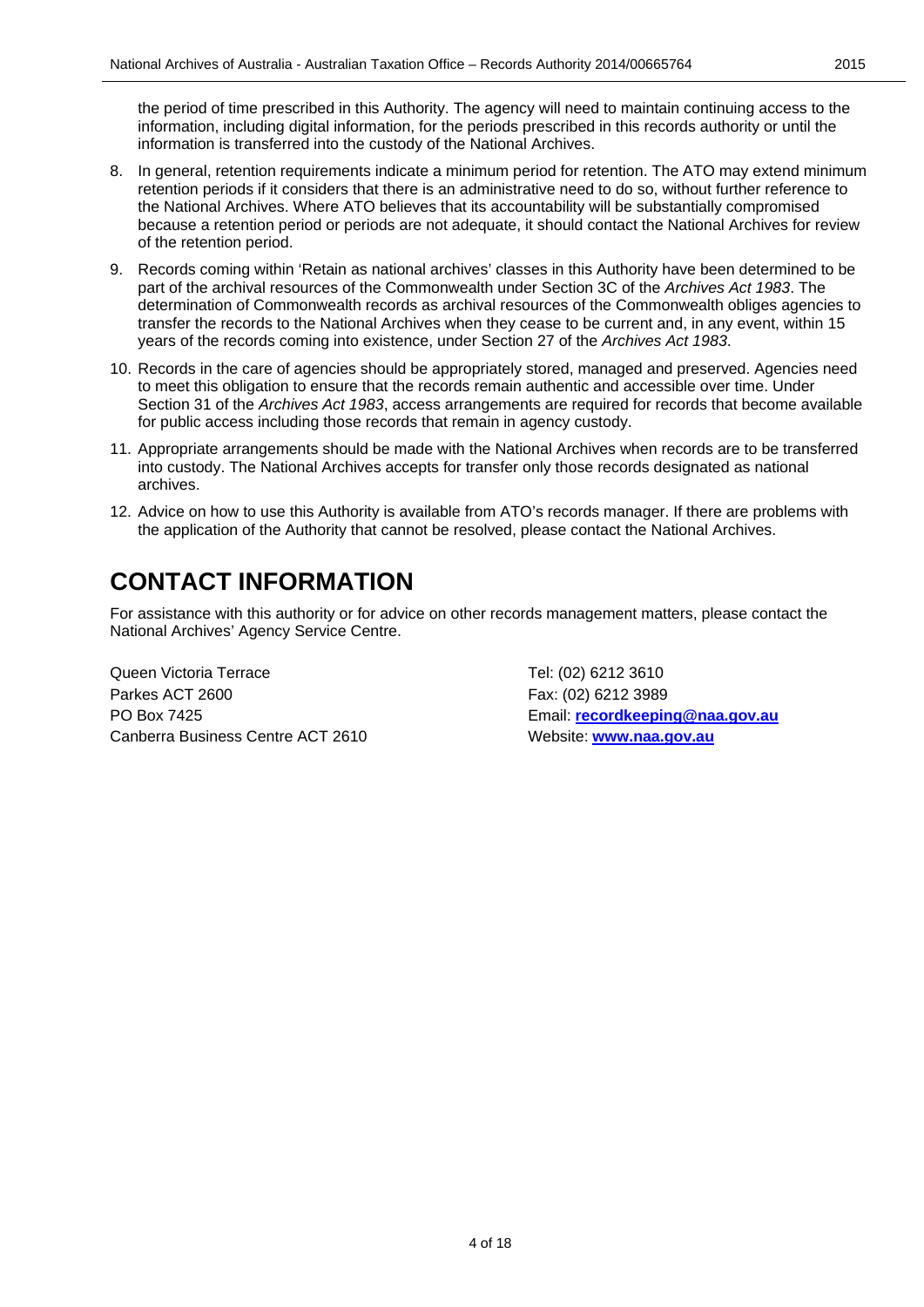#### **AUTHORISATION**

#### **RECORDS AUTHORITY 2014/00665764**

**Person to whom notice of authorisation is given:**

Mr Chris Jordan AO Commissioner of Taxation Australian Taxation Office 26 Narellan Street Civic ACT 2600

| <b>Purpose:</b>     | Authorises arrangements for the disposal of records in accordance with<br>Section 24(2)(b) of the Archives Act 1983.                                                                            |
|---------------------|-------------------------------------------------------------------------------------------------------------------------------------------------------------------------------------------------|
|                     | Determines records classed as 'Retain as national archives' in this<br>Records Authority to be part of the archival resources of the<br>Commonwealth under Section 3C of the Archives Act 1983. |
|                     |                                                                                                                                                                                                 |
| <b>Application:</b> | All core business records relating to Active Compliance; Interpretive<br>Assistance and Law Assurance; and Policy and Law Design Advice.                                                        |
|                     |                                                                                                                                                                                                 |

This authority gives permission for the destruction, retention or transfer to the National Archives of Australia of the records described. This authority will apply only with the consent of the agency currently responsible for the business documented in the records described.

#### Authorised by **Date of issue:**

Louise Doyle 20 March 2015 Director-General A/g National Archives of Australia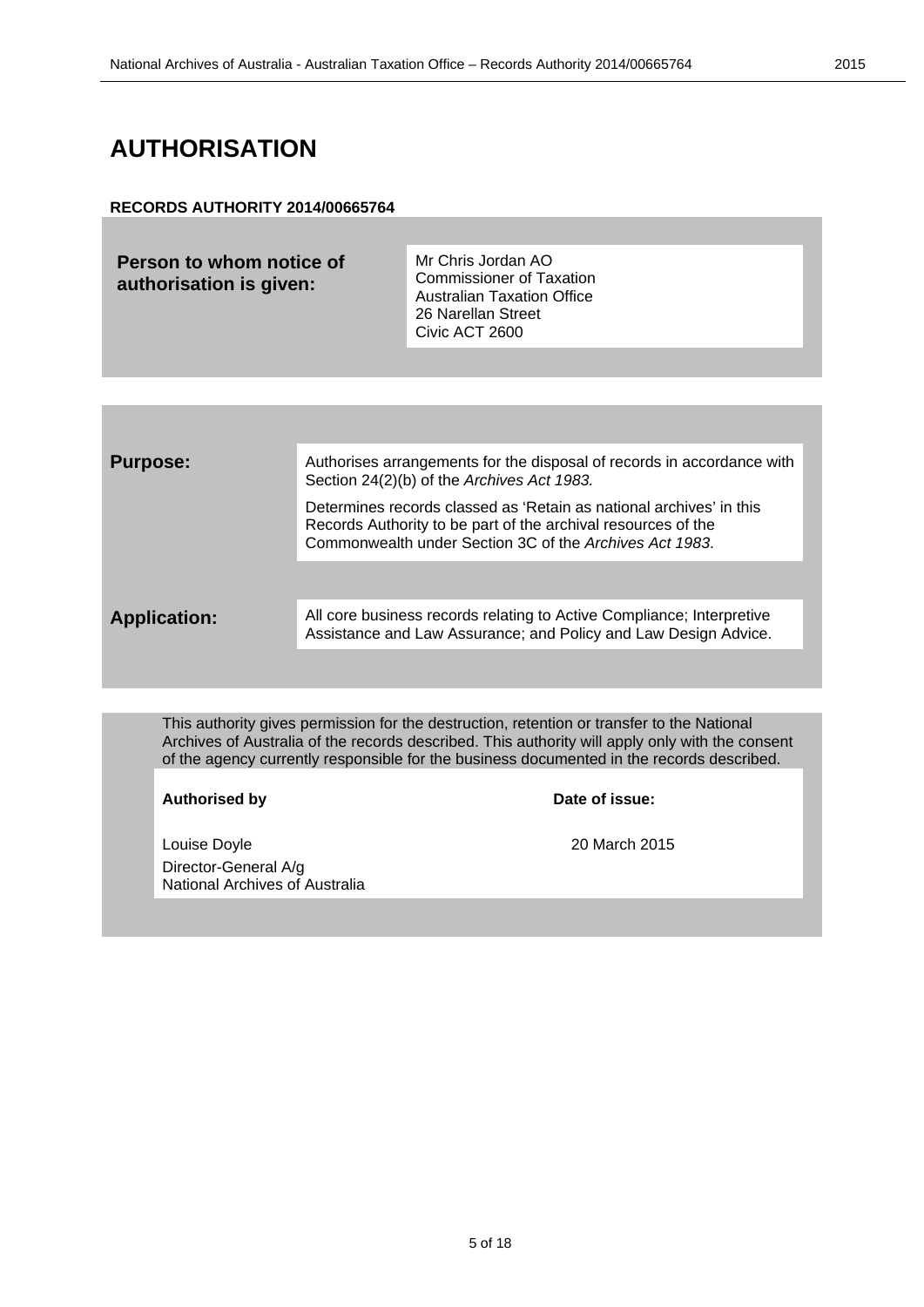The core business of verifying and assuring taxpayer compliance with tax, superannuation and other laws administered by the Australian Taxation Office (ATO).

The **core activities** include:

- developing, implementing and reviewing policies, procedures, strategies, standards, principles, frameworks and programs;
- compliance intelligence and risk management, including risk identification, risk review products, risk analysis and mitigation strategies;
- case selection and information analysis activities, including undertaking research and analysis and developing business intelligence products and outcomes;
- providing and receiving advice and other information, including providing tailored advice to clients and tax agents through agency initiated advisory and new business visits;
- liaising and collaborating with international stakeholders, such as partner tax administrations, in relation to taxation and superannuation compliance regulation and countering cross-border tax avoidance. Includes information sharing and providing technical assistance;
- undertaking lodgement and enforcement activities by field, outbound correspondence and outbound call verification;
- verification activities such as initial audits and reviews delivered via field, outbound call, outbound correspondence and internal review;
- verification and compliance activities relating to the Australian Business Register;
- negotiating, establishing and implementing agreements and contracts;
- supporting law enforcement matters and other agency priorities, including review and administrative activities (monitoring) to support cases originating from other agencies (such as special entity and domestic violence cases);
- conducting complex audits and investigations including those related to serious non-compliance;
- initiating and managing civil, criminal or administrative action/prosecution;
- determining and applying penalties and interest (such as shortfall interest charge and general interest charge), including issuing penalty infringement notices; and
- referrals to other investigation bodies, including referrals to the Australian Federal Police and the Tax Practitioners Board.

The performance of the core business is supported by **general activities** such as:

- developing, implementing, monitoring and reviewing processes and systems;
- delegating powers and authorising actions;
- planning, reporting, evaluating and reviewing;
- managing and participating in internal and external committees and meetings;
- preparing and presenting speeches;
- arranging and attending conferences, seminars, discussion forums and workshops;
- liaising with internal and external stakeholders; and
- project and risk management.

#### *Cross references to other areas of this records authority*

*For advice to taxpayers on interpretation of taxation and superannuation law, including binding advice and non-binding guidance, use INTERPRETIVE ASSISTANCE AND LAW ASSURANCE.*

*For objections to compliance decisions and dispute resolution, use INTERPRETIVE ASSISTANCE AND LAW ASSURANCE.*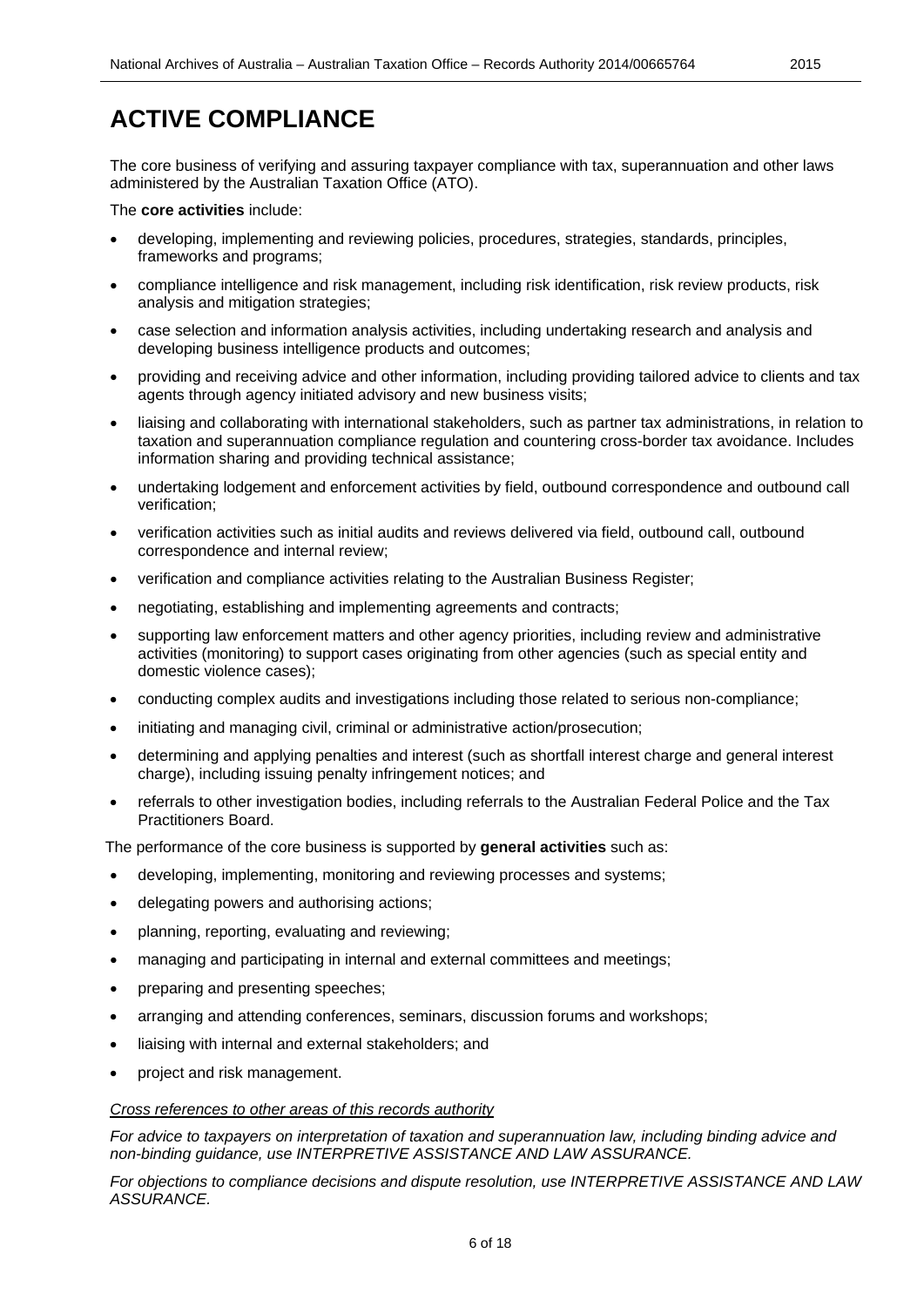*For receiving and responding to general enquiries and complaints, use CUSTOMER CONTACT.*

*For debt collection activities, including debt case management, use DEBT COLLECTION.*

*For payment arrangements or records relating to the processing of penalties, interest, lodgement deferrals or concessions, use PROCESSING AND ACCOUNTS (CLIENTS).*

*Cross references to AFDA Express Records Authority*

*For advice, briefs and submissions to the portfolio Minister, cabinet submissions and the organisation's participation in formal inquiries, use GOVERNMENT RELATIONS.*

*For development of new legislation and amendments to existing legislation, use GOVERNMENT RELATIONS and/or STRATEGIC MANAGEMENT.*

*For media releases, use COMMUNITY RELATIONS and/or GOVERNMENT RELATIONS.*

*For the acquisition of goods and services, use PROCUREMENT.*

*For managing legal services, including providing legal advice and litigation activities, use LEGAL SERVICES.*

*For developing and executing contracts under seal or deeds, use CONTRACTS UNDER SEAL/DEEDS.*

#### *Cross references to other records authorities*

*For records relating to data matching activities, including those regulated by statutory data matching guidelines (such as the Office of the Australian Information Commissioner Data Matching Guidelines) and/or the Data Matching Program (Assistance and Tax) Act 1990, use General Disposal Authority 24: Records Relating to Data Matching Exercises.*

| <b>Class no</b> | <b>Description of records</b>                                                                                                                                                                                                                                                                                                                                                                                                                                                                                                                                                                 | <b>Disposal</b><br>action         |
|-----------------|-----------------------------------------------------------------------------------------------------------------------------------------------------------------------------------------------------------------------------------------------------------------------------------------------------------------------------------------------------------------------------------------------------------------------------------------------------------------------------------------------------------------------------------------------------------------------------------------------|-----------------------------------|
| 61702           | The following significant records documenting:<br>developing, implementing and reviewing high-level policies, plans,<br>$\bullet$<br>standards, strategies, rules, methodologies, frameworks and programs<br>(eg Project Wickenby). Includes final versions, major drafts, results of<br>stakeholder consultations, and supporting research;                                                                                                                                                                                                                                                  | Retain as<br>national<br>archives |
|                 | conducting significant compliance cases (ie compliance case records),<br>$\bullet$<br>including audits, complex audits and investigations, that: are controversial<br>or of considerable public interest; ground-breaking or precedent setting;<br>relate to offences not previously known to Commonwealth law; or result in<br>significant changes to agency policy or programs or changes to<br>legislation. Includes joint investigations that involve collaboration with<br>other Commonwealth agencies, treaty partners or other international<br>revenue authorities and organisations. |                                   |
|                 | Compliance case records include:                                                                                                                                                                                                                                                                                                                                                                                                                                                                                                                                                              |                                   |
|                 | client and third-party correspondence, consultation and contact<br>$\circ$<br>records;                                                                                                                                                                                                                                                                                                                                                                                                                                                                                                        |                                   |
|                 | compliance actions, including written demands, lodgement reminders,<br>$\circ$<br>formal warnings and notifications, information or access requests, and<br>civil recovery processes;                                                                                                                                                                                                                                                                                                                                                                                                         |                                   |
|                 | administrative actions, including determinations of administrative<br>$\circ$<br>penalties and interest, and determinations of deferrals, suspensions<br>and default assessments;                                                                                                                                                                                                                                                                                                                                                                                                             |                                   |
|                 | case specific business intelligence products, analytics models and<br>$\circ$<br>research outcomes that provide and support evidence or fact finding;                                                                                                                                                                                                                                                                                                                                                                                                                                         |                                   |
|                 | case risk reviews/evaluations, case recommendations and reports;<br>O                                                                                                                                                                                                                                                                                                                                                                                                                                                                                                                         |                                   |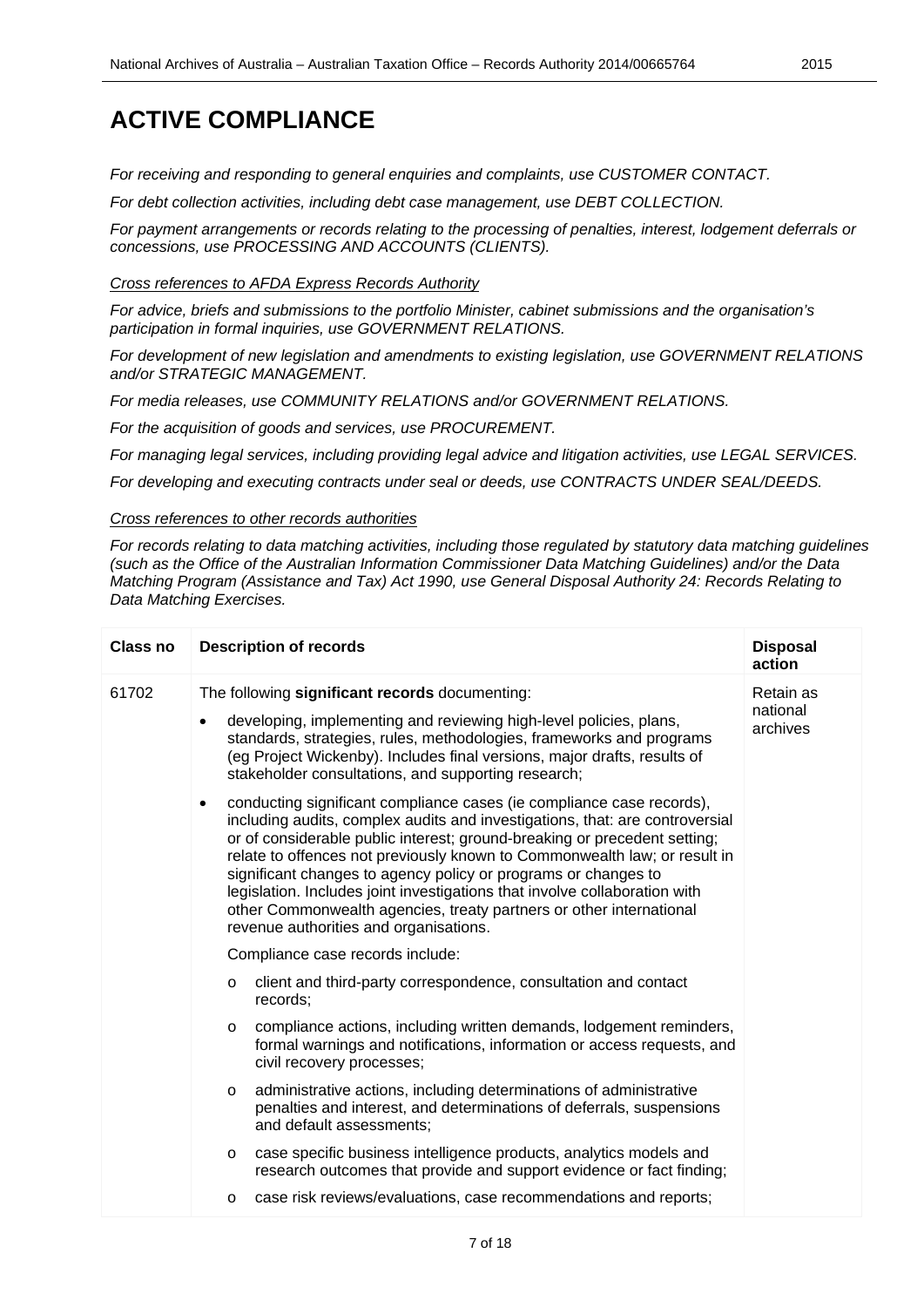| <b>Class no</b> | <b>Description of records</b>                                                                                                                                                                                                                                                                                                                                                                                                                                                                                                                                     | <b>Disposal</b><br>action |
|-----------------|-------------------------------------------------------------------------------------------------------------------------------------------------------------------------------------------------------------------------------------------------------------------------------------------------------------------------------------------------------------------------------------------------------------------------------------------------------------------------------------------------------------------------------------------------------------------|---------------------------|
|                 | evidence of critical decisions and legal reasoning, such as decisions<br>$\circ$<br>relating to initiating, amending or discontinuing an investigation;                                                                                                                                                                                                                                                                                                                                                                                                           |                           |
|                 | formal referrals and case specific advice, including referrals for<br>O<br>prosecution and proceeds of crime action, and notices of investigation<br>to Australian Federal Police;                                                                                                                                                                                                                                                                                                                                                                                |                           |
|                 | briefs of evidence, prosecution case records and documents required<br>O<br>by or lodged with a court, such as warrants, retention orders, civil<br>penalty applications, injunction applications, and court outcomes<br>(including appeals);                                                                                                                                                                                                                                                                                                                     |                           |
|                 | determinations made by other agencies;<br>O                                                                                                                                                                                                                                                                                                                                                                                                                                                                                                                       |                           |
|                 | settlement agreements and justifications, including settlement deeds,<br>O<br>submissions, minutes of meetings, and settlement counter offers; and                                                                                                                                                                                                                                                                                                                                                                                                                |                           |
|                 | case outcomes and case intelligence (lessons learnt).<br>O                                                                                                                                                                                                                                                                                                                                                                                                                                                                                                        |                           |
|                 | providing and receiving high-level advice. Includes position papers, briefs,<br>٠<br>opinions, reports and stakeholder submissions;                                                                                                                                                                                                                                                                                                                                                                                                                               |                           |
|                 | summary records created to support compliance management processes,<br>$\bullet$<br>such as the database of precedent setting decisions;                                                                                                                                                                                                                                                                                                                                                                                                                          |                           |
|                 | final versions of significant agreements and contracts and supporting<br>٠<br>documents, that: relate to substantial funding arrangements or the<br>establishment of partnerships and cooperative arrangements with other<br>governments, agencies and organisations; are controversial, of public<br>interest or ground-breaking in nature; or have substantial implications for<br>the conduct of agency business. Includes joint ventures, Memorandums<br>of Understanding and bilateral agreements;                                                           |                           |
|                 | high-level internal and external, including inter-governmental or inter-<br>٠<br>agency, committees, working groups and other bodies where the agency<br>provides the secretariat, is the Australian Government's main<br>representative, or plays a prominent or central role (eg General Anti-<br>Avoidance Rules Panel). Includes establishment documentation, agenda,<br>final version of minutes, reports and tabled papers;                                                                                                                                 |                           |
|                 | development of national and high-level reports. Includes final versions,<br>major drafts, stakeholder consultation and supporting research;                                                                                                                                                                                                                                                                                                                                                                                                                       |                           |
|                 | national and high-level reviews, including sector-wide and major internal<br>$\bullet$<br>reviews of policies, standards, frameworks, strategies and programs.<br>Includes final review, reports, major drafts, recommendations,<br>submissions and supporting research;                                                                                                                                                                                                                                                                                          |                           |
|                 | outcomes of major research and analysis undertaken or commissioned by<br>٠<br>the agency in support of compliance policies and programs, including<br>major strategic and operational compliance intelligence products and<br>compliance risk reviews and analysis. Includes final research reports,<br>intelligence assessments, alerts, scans and scenarios, recommendations,<br>mitigation strategies, case selection methodologies, statistical and<br>behavioural/trend analysis, modelling, and supporting research datasets<br>and associated information; |                           |
|                 | master versions of agency publications produced to support compliance<br>٠<br>management. Includes information sheets, industry guides and published<br>audit reports; and                                                                                                                                                                                                                                                                                                                                                                                        |                           |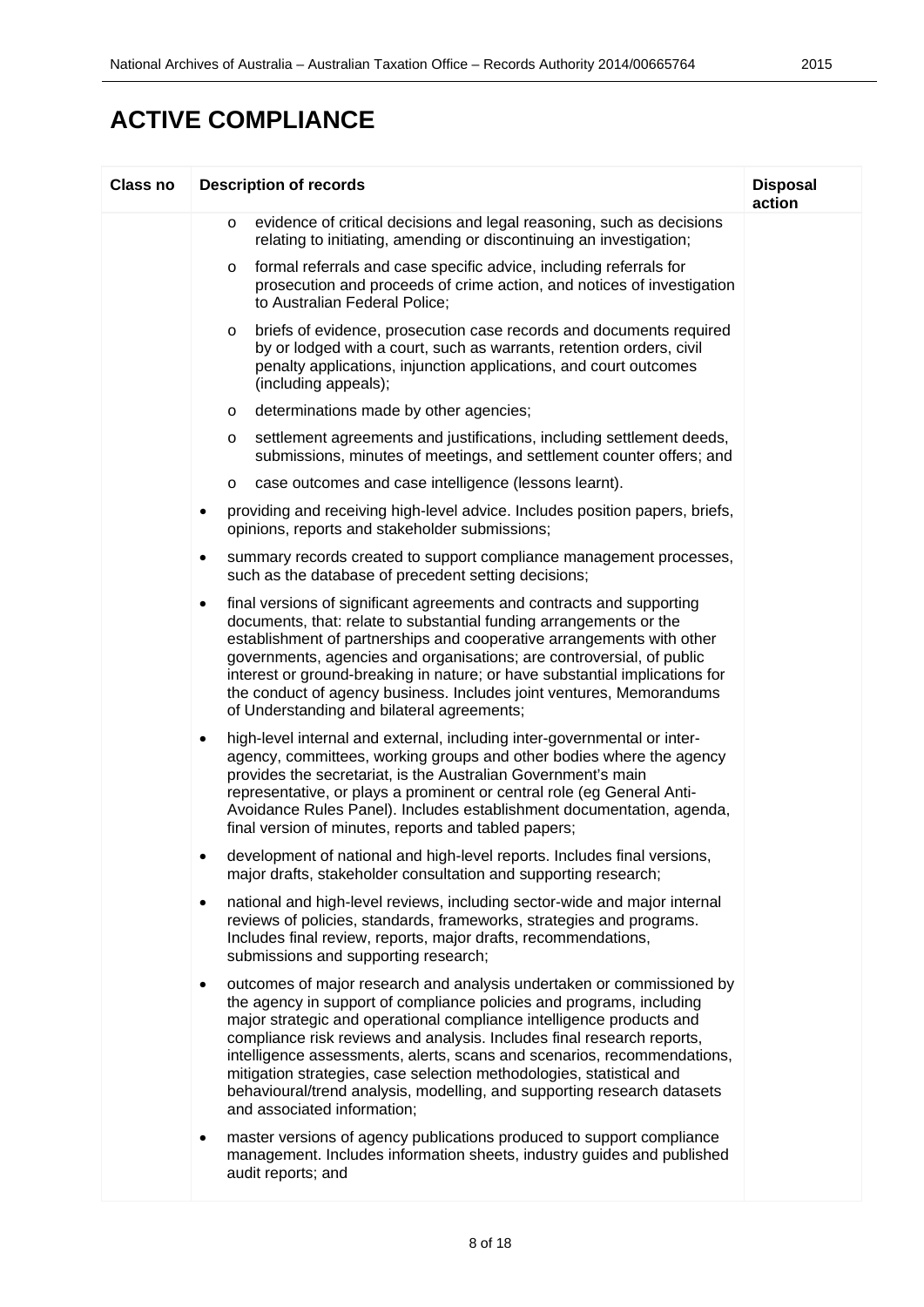| <b>Class no</b> | <b>Description of records</b>                                                                                                                                                                                                                                                                                                                                                                                                                                                                                                                                                                                                                                                                                                                                                                                                                                                                                                                                                                                                                                                                                                                                                                         | <b>Disposal</b><br>action                        |
|-----------------|-------------------------------------------------------------------------------------------------------------------------------------------------------------------------------------------------------------------------------------------------------------------------------------------------------------------------------------------------------------------------------------------------------------------------------------------------------------------------------------------------------------------------------------------------------------------------------------------------------------------------------------------------------------------------------------------------------------------------------------------------------------------------------------------------------------------------------------------------------------------------------------------------------------------------------------------------------------------------------------------------------------------------------------------------------------------------------------------------------------------------------------------------------------------------------------------------------|--------------------------------------------------|
|                 | final versions of speeches presented by the portfolio Minister, the agency<br>$\bullet$<br>head or senior agency staff.                                                                                                                                                                                                                                                                                                                                                                                                                                                                                                                                                                                                                                                                                                                                                                                                                                                                                                                                                                                                                                                                               |                                                  |
| 61703           | Compliance case records which involve investigations relating to serious non-<br>compliance (such as deliberate fraud or evasion), other than those covered in<br>class 61702. Includes joint investigations that involve collaboration with other<br>Commonwealth agencies, treaty partners or other international revenue<br>authorities and organisations.                                                                                                                                                                                                                                                                                                                                                                                                                                                                                                                                                                                                                                                                                                                                                                                                                                         | Destroy 20<br>years after<br>action<br>completed |
| 61704           | Records documenting:<br>compliance case records which involve complex audits, audits that<br>٠<br>proceed to litigation or have high risk of litigation, and audits that have<br>high risk to revenue (such as audits involving large business and<br>international clients and high wealth individuals), other than those covered<br>in class 61702. Excludes investigations relating to serious non-<br>compliance; and<br>significant records relating to review and administrative activities that<br>$\bullet$<br>support cases originating from law enforcement agencies.                                                                                                                                                                                                                                                                                                                                                                                                                                                                                                                                                                                                                       | Destroy 10<br>years after<br>action<br>completed |
| 61705           | Records documenting:<br>compliance case records for audits other than those covered in classes<br>٠<br>61702 to 61704. Includes audits that result in warnings, administrative<br>penalties or no further action; and<br>obligation enforcement activities, other than audits, complex audits and<br>٠<br>investigations, undertaken to ensure administrative compliance (such as<br>review activities, tailored advice and compliance arrangements).<br>Obligation enforcement case records include:<br>correspondence and consultation;<br>$\circ$<br>lodgement and payment reminder actions;<br>O<br>automated internal data matching and other validation work;<br>O<br>internal referrals for determination of law;<br>O<br>external information requests and searches;<br>O<br>review activities including pre and post issue assistance and advice;<br>O<br>preliminary and comprehensive risk reviews;<br>O<br>compliance management arrangements and agreements;<br>$\circ$<br>statements of compliance;<br>O<br>decisions to impose or remit penalties or interest charges on specific<br>O<br>cases, including authorisations; and<br>supporting case specific research and analysis.<br>O | Destroy 5<br>years after<br>action<br>completed  |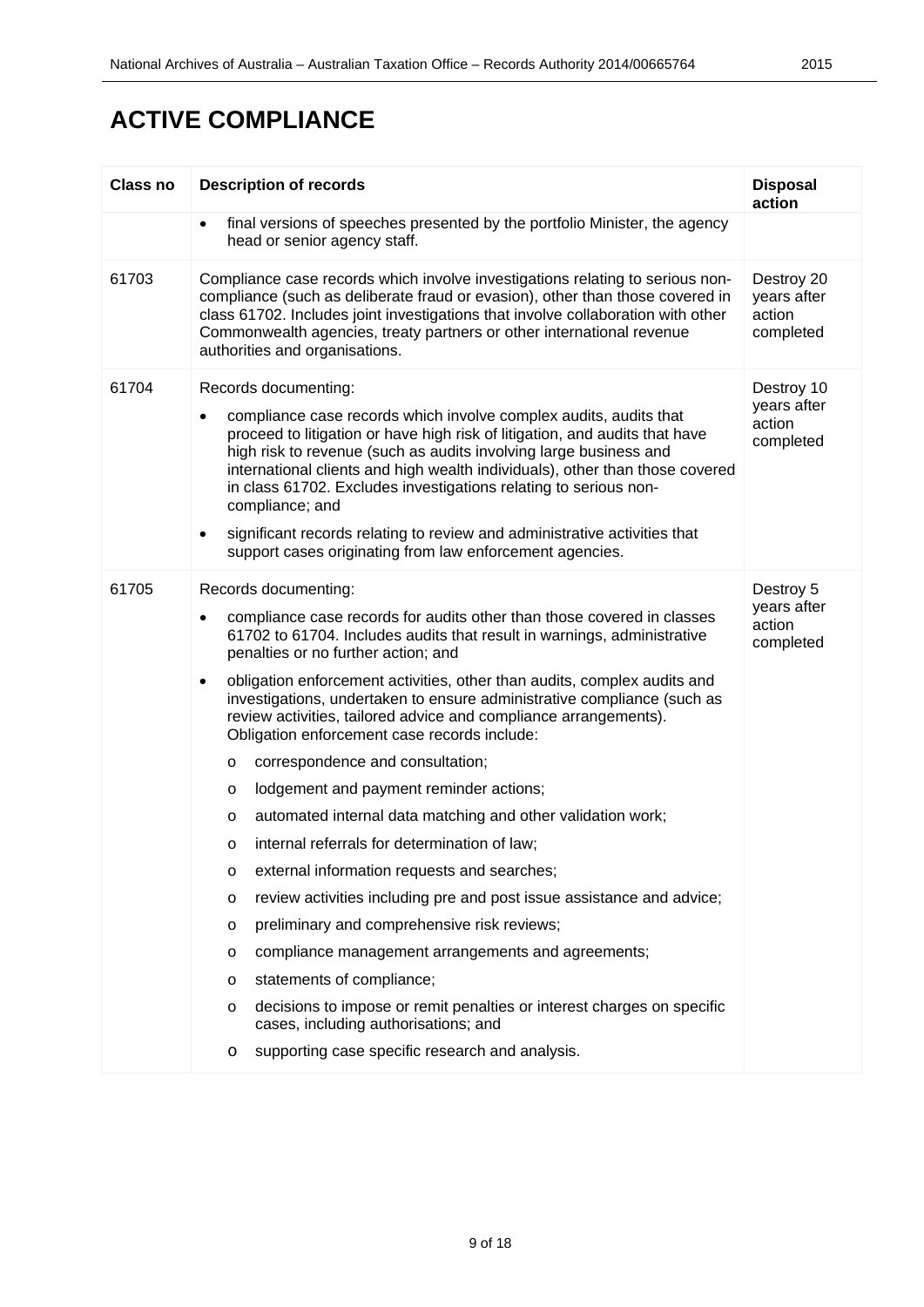| Class no | <b>Description of records</b>                                                                                                                                                                                                                                                                                                                 | <b>Disposal</b><br>action                                    |
|----------|-----------------------------------------------------------------------------------------------------------------------------------------------------------------------------------------------------------------------------------------------------------------------------------------------------------------------------------------------|--------------------------------------------------------------|
| 61706    | Records documenting business intelligence and analytic activities that are not<br>pursued and result in no further treatment or action. Includes final products,<br>data extracts from agency systems, high volume datasets in review<br>databases, and other consumables used for the purpose of matching data,<br>data mining or analytics. | Destroy 1<br>month after<br>period of<br>reference<br>ceases |
|          | [For strategic and operational compliance intelligence and analytics products<br>that are pursued and lead to further treatment or action, use classes 61702<br>and 61707.                                                                                                                                                                    |                                                              |
|          | For case specific compliance intelligence and analytics products that are<br>pursued and lead to further treatment or action, use classes 61702 to 61705.]                                                                                                                                                                                    |                                                              |
| 61707    | Records documenting:<br>routine operational administrative tasks supporting the core business; and<br>active compliance activities, other than those covered in classes 61702 to<br>61706.                                                                                                                                                    | Destroy 7<br>years after<br>action<br>completed              |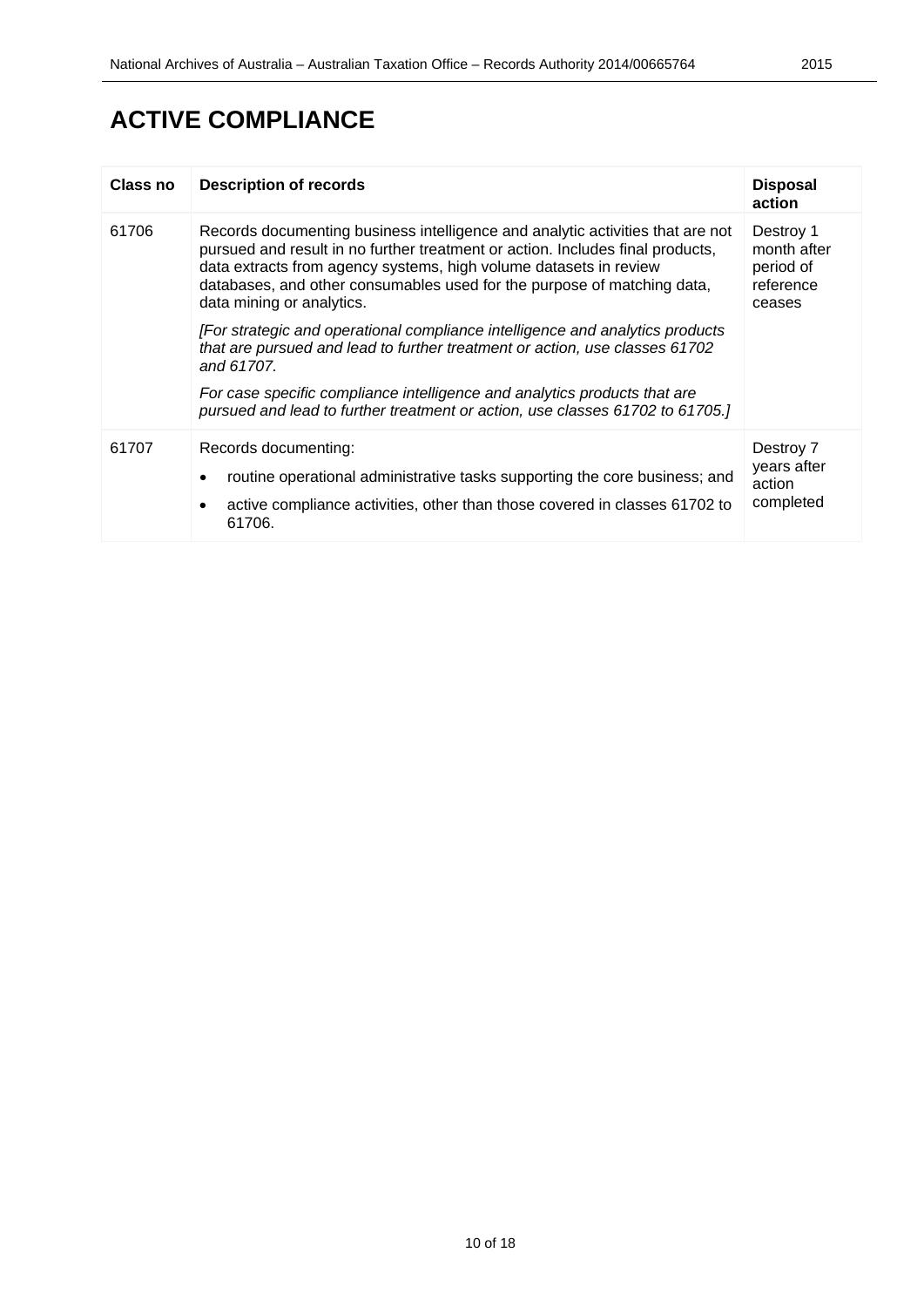The core business of providing assistance to the community and tax officers on the interpretation of tax, superannuation and other administered laws and resolution of disputes about the law's operation. Includes the provision of binding advice, public guidance and review decisions about the application of tax laws administered by the Commissioner, aspects of the superannuation system and other initiatives. Also includes law assurance activities that provide service and system support to manage the policy, practices and procedures for technical decision making.

#### The **core activities** include:

- developing, providing and reviewing public and private rulings;
- developing, publishing and reviewing ATO precedential views;
- interpretive guidance for taxpayers including the development and review of technical content for ATO publications and products (includes guidance and technical content relating to the Australian Business Number legislation and the Australian Business Register);
- developing interpretive guidance, including internal guidance for agency employees, on the application and implementation of administered laws;
- developing and promoting tools to assist internal and external stakeholders;
- managing and responding to objections and reviews of decisions;
- recognition, escalation, and prioritisation of high risk technical issues;
- managing quality assurance for technical issues;
- managing the test case litigation program;
- undertaking research and analysis; and
- managing law administration and technical decision making.

The performance of the core business is supported by **general activities** such as:

- developing, implementing, monitoring and reviewing policies, procedures, strategies, systems and processes;
- providing and receiving advice and other information;
- negotiating and establishing agreements and contracts;
- planning, reporting and reviewing;
- evaluating programs and service delivery;
- managing and participating in internal and external committees, working groups and other bodies;
- delegating powers and authorising actions;
- conducting and facilitating audits;
- preparing and presenting speeches;
- arranging and attending conferences, seminars, discussion forums and workshops;
- liaising with internal and external stakeholders; and
- project and risk management.

#### *Cross references to other areas of this records authority*

For agency cooperation with international stakeholders, including contributions to the development of *international standards and participation in international compliance activities, use ACTIVE COMPLIANCE.*

*For receiving and responding to general enquiries and complaints, including general guidance provided to taxpayers, use CUSTOMER CONTACT.*

*For providing technical and interpretive advice on matters relating to existing or proposed government policy, new legislation and amendments to existing legislation, use POLICY AND LAW DESIGN ADVICE.*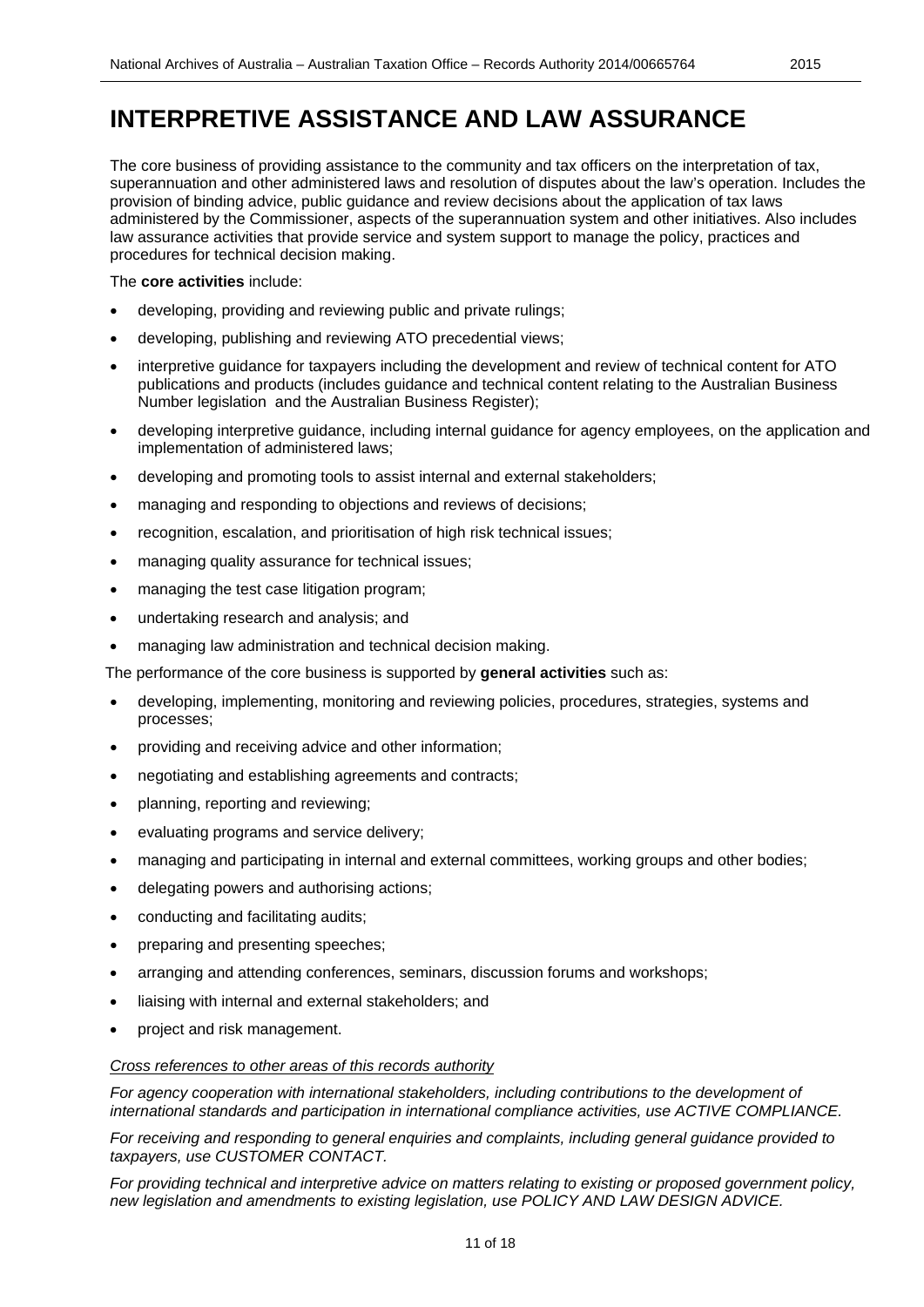#### *Cross references to AFDA Express Records Authority*

*For records relating to legal advice and legal proceedings, including legal proceedings undertaken in response to external reviews (such as appeals to the Administrative Appeals Tribunal and Federal Court), use LEGAL SERVICES.*

*For advice, briefs and submissions to the portfolio Minister, cabinet submissions and the organisation's participation in formal inquiries, use GOVERNMENT RELATIONS.*

*For media releases, use COMMUNITY RELATIONS and/or GOVERNMENT RELATIONS.*

*For developing and executing contracts under seal or deeds, use CONTRACTS UNDER SEAL/DEEDS.*

| Class no | <b>Description of records</b>                                                                                                                                                                                                                                                                                                                                                           | <b>Disposal</b><br>action |
|----------|-----------------------------------------------------------------------------------------------------------------------------------------------------------------------------------------------------------------------------------------------------------------------------------------------------------------------------------------------------------------------------------------|---------------------------|
| 61708    | The following significant records documenting:                                                                                                                                                                                                                                                                                                                                          | Retain as                 |
|          | developing, implementing and reviewing high-level policies, strategies,<br>plans, and standards (eg Taxpayer's Charter). Includes final versions,<br>proposals, submissions, records of consultation, and related research;                                                                                                                                                             | national<br>archives      |
|          | developing, determining, publishing and reviewing interpretive issues that<br>$\bullet$<br>lead to a precedential ATO view or that evidence the administrative<br>practice of the Commissioner in applying the law. Includes:                                                                                                                                                           |                           |
|          | publicly issued rulings, such as public rulings within Division 358 of<br>$\circ$<br>Schedule 1 to the Taxation Administration Act 1953. Includes product<br>rulings, class rulings and public indirect tax rulings;                                                                                                                                                                    |                           |
|          | publicly issued draft rulings;<br>O                                                                                                                                                                                                                                                                                                                                                     |                           |
|          | ruling addenda, draft addenda, errata and withdrawals;<br>O                                                                                                                                                                                                                                                                                                                             |                           |
|          | publications or statements in publications declared as public rulings;<br>O                                                                                                                                                                                                                                                                                                             |                           |
|          | ATO Interpretive Decisions;<br>O                                                                                                                                                                                                                                                                                                                                                        |                           |
|          | decision impact statements;<br>O                                                                                                                                                                                                                                                                                                                                                        |                           |
|          | Law Administration Practice Statements; and<br>O                                                                                                                                                                                                                                                                                                                                        |                           |
|          | schedules of documents containing precedential ATO views and the<br>O<br>documents listed on the schedule;                                                                                                                                                                                                                                                                              |                           |
|          | any other content that describes the Commissioner's view of how the<br>O<br>law applies, or evidences an administrative practice of the<br>Commissioner in applying the law (eg Public Rulings Manual).                                                                                                                                                                                 |                           |
|          | Includes records that evidence the development of interpretive decisions<br>such as: risk assessments, proposals, resolution strategies and<br>schedules, stakeholder consultations, advice, compendium of comments,<br>briefing papers, technical discussion papers and position papers,<br>significant and applied research, minutes, authorisations and clearances.                  |                           |
|          | [For records relating to private binding advice, use class 61709.]                                                                                                                                                                                                                                                                                                                      |                           |
|          | objections or reviews of decisions or assessments made by the agency<br>that are: precedent setting; controversial, high profile or of significant<br>public interest; or result in major changes to agency policy or programs<br>(eg lead to a precedential ATO view). Includes appeals to higher<br>authorities such as the Administrative Appeals Tribunal and the Federal<br>Court; |                           |
|          | developing high-level reports. Includes final versions, stakeholder<br>٠<br>consultation and supporting research;                                                                                                                                                                                                                                                                       |                           |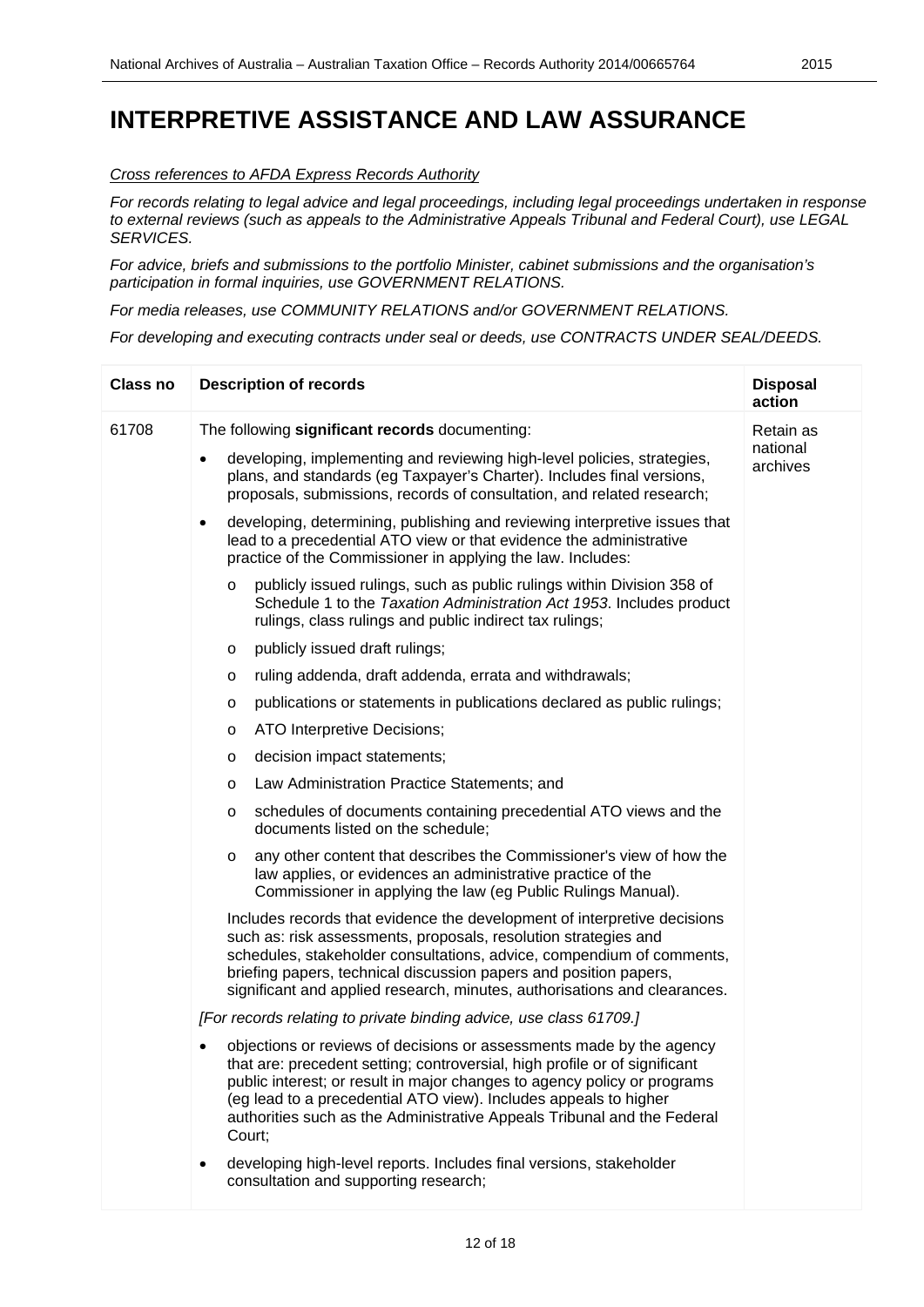| Class no | <b>Description of records</b>                                                                                                                                                                                                                                                                                                                                                                                                                                                                        | <b>Disposal</b><br>action |
|----------|------------------------------------------------------------------------------------------------------------------------------------------------------------------------------------------------------------------------------------------------------------------------------------------------------------------------------------------------------------------------------------------------------------------------------------------------------------------------------------------------------|---------------------------|
|          | master versions of technical content produced for public guidance<br>purposes. Includes content that:                                                                                                                                                                                                                                                                                                                                                                                                |                           |
|          | describes a taxpayer's obligation under the law;<br>$\circ$                                                                                                                                                                                                                                                                                                                                                                                                                                          |                           |
|          | guides taxpayers on how to complete documentation (eg worksheets)<br>$\circ$<br>to self-assess a liability or entitlement, such as worksheets;                                                                                                                                                                                                                                                                                                                                                       |                           |
|          | guides a third party on how to provide information that will be used by<br>$\circ$<br>the ATO to determine a taxpayer's liability or entitlement;                                                                                                                                                                                                                                                                                                                                                    |                           |
|          | illustrates how, in the Commissioner's view, the law applies to a given<br>$\circ$<br>set of circumstances.                                                                                                                                                                                                                                                                                                                                                                                          |                           |
|          | Includes taxpayer alerts and minutes of consultative forums that are<br>approved in writing by the Commissioner, delegate or authorised officer<br>and that are not specifically identified to be non-binding.                                                                                                                                                                                                                                                                                       |                           |
|          | developing major tools used by taxpayers to support self-assessing a<br>$\bullet$<br>liability or entitlement, such as risk management guides, web based tools<br>and electronic tools (eg e-tax and taxpack). Includes final versions and<br>major drafts;                                                                                                                                                                                                                                          |                           |
|          | summary records supporting the core business, such as those<br>$\bullet$<br>consolidating interpretive assistance. Includes ATO Law, Register of<br>Private Binding Rulings, Test Case Litigation Register and the Online<br>Resource Centre for Law Administration (ORCLA);                                                                                                                                                                                                                         |                           |
|          | providing and receiving high-level advice. Includes position papers, briefs,<br>$\bullet$<br>opinions, reports and stakeholder submissions;                                                                                                                                                                                                                                                                                                                                                          |                           |
|          | high-level internal and external, including inter-governmental or inter-<br>$\bullet$<br>agency, committees, forums, working groups and other bodies, where the<br>agency provides the secretariat, is the Australian Government's main<br>representative or plays a prominent role (eg Public Rulings Panel,<br>Superannuation Rulings Panel). Includes establishment documentation,<br>agenda, final versions of minutes, briefings, reports and tabled papers;                                    |                           |
|          | final versions of significant agreements and contracts and supporting<br>٠<br>documents, that: relate to substantial funding agreements or the<br>establishment of partnerships and cooperative arrangements with other<br>governments, agencies or organisations; are controversial, of public<br>interest or ground-breaking in nature; or have substantial implications for<br>the conduct of agency business. Includes joint ventures, Memorandums<br>of Understanding and bilateral agreements; |                           |
|          | master versions of agency publications produced to support interpretive<br>$\bullet$<br>assistance and law assurance. Includes information sheets and<br>newsletters;                                                                                                                                                                                                                                                                                                                                |                           |
|          | high-level reviews, including major internal reviews, of the core business.<br>$\bullet$<br>Includes final review reports, major drafts, recommendations, stakeholder<br>consultations, submissions and supporting research;                                                                                                                                                                                                                                                                         |                           |
|          | final versions of speeches presented by the portfolio Minister, the agency<br>$\bullet$<br>head, or senior agency staff in support of the core business; and                                                                                                                                                                                                                                                                                                                                         |                           |
|          | final versions of unpublished proceedings, reports, presentations and<br>$\bullet$<br>papers from conferences, seminars and forums hosted by the agency.                                                                                                                                                                                                                                                                                                                                             |                           |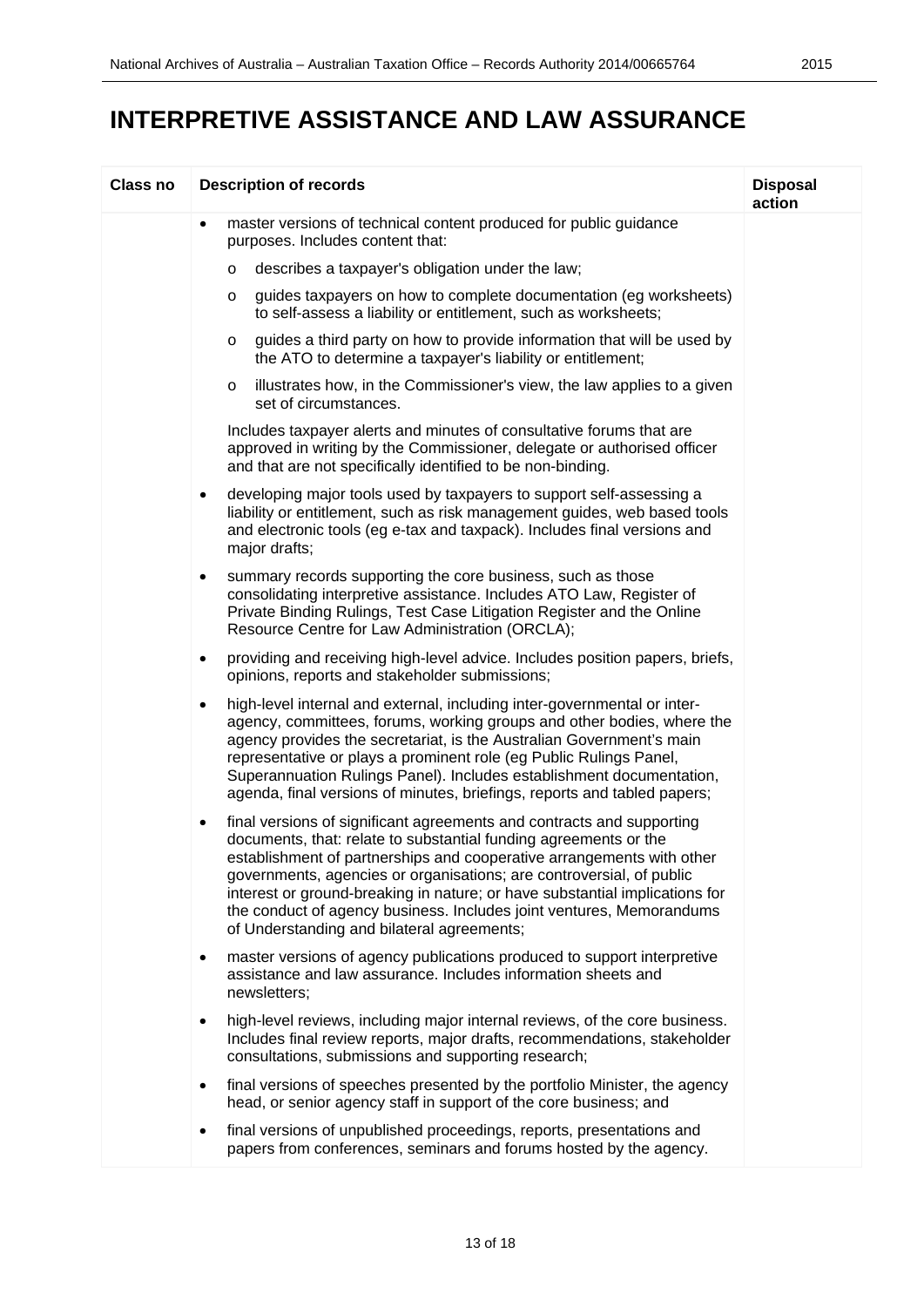| Class no | <b>Description of records</b>                                                                                                                                                                                                                                                                                                                                                                                                                                                                                                                                                                                                                                                                                                                                                                                                                                                                                                                                                                                                                                                                                                                                                                                                                                                                                                                                                                                                                                                                     | <b>Disposal</b><br>action                                              |
|----------|---------------------------------------------------------------------------------------------------------------------------------------------------------------------------------------------------------------------------------------------------------------------------------------------------------------------------------------------------------------------------------------------------------------------------------------------------------------------------------------------------------------------------------------------------------------------------------------------------------------------------------------------------------------------------------------------------------------------------------------------------------------------------------------------------------------------------------------------------------------------------------------------------------------------------------------------------------------------------------------------------------------------------------------------------------------------------------------------------------------------------------------------------------------------------------------------------------------------------------------------------------------------------------------------------------------------------------------------------------------------------------------------------------------------------------------------------------------------------------------------------|------------------------------------------------------------------------|
| 61709    | Records documenting:<br>development, determination, publication and review of interpretive issues<br>that lead to binding advice, other than those covered in class 61708.<br>Includes:<br>private rulings;<br>O<br>private administratively binding advice;<br>O<br>superannuation-specific advice;<br>O<br>oral rulings; and<br>O<br>significant research that informs binding advice decisions.<br>O<br>private ruling objections, other than those covered in class 61708.<br>٠<br>Includes objection withdrawals, objection decisions, amendments,<br>acknowledgments, notifications, correspondence, briefing material,<br>evidence and supporting research.<br>[For records relating to public rulings, edited private rulings or precedent<br>setting private rulings, use class 61708.<br>For other objections, reviews or disputes relating to tax assessments and<br>other decisions, use class 61710.]                                                                                                                                                                                                                                                                                                                                                                                                                                                                                                                                                                                | Destroy 5<br>years from<br>date ruling or<br>advice ceases<br>to apply |
| 61710    | Records documenting:<br>developing and reviewing technical content produced to support agency<br>$\bullet$<br>employees in the application and implementation of administered laws,<br>other than those records covered in 61708. Includes skilling material, or<br>similar documents that illustrates how, in the Commissioner's view, the<br>law applies to a given set of circumstances; and<br>objections, internal reviews of decisions and dispute resolution<br>$\bullet$<br>concerning tax assessments and other decisions relating to income tax,<br>indirect taxes, superannuation, the Australian Business Number and other<br>tax related matters, other than those covered in class 61708 and 61709.<br>Includes objection requests, withdrawals, decisions and amendments,<br>client contact records, review requests and acknowledgements, review<br>appeals, case notes, evidence, risk management assessments,<br>notifications and correspondence. Excludes records relating to<br>settlements.<br>[For records relating to settlements, use ACTIVE COMPLIANCE.<br>For objections to private rulings, use class 61709.<br>For records relating to objections and dispute resolution that are subject to<br>external review (such as appeals to the Administrative Appeals Tribunal and<br>Federal Court), use classes 61708 and 61712.<br>For complaints, including complaints to the Ombudsman, and records of<br>objections that are not deemed valid, use CUSTOMER CONTACT.] | Destroy 5<br>years after<br>action<br>completed                        |
| 61711    | Records documenting routine research activities and low level working papers<br>supporting the interpretive issues and law assurance core business, other<br>than those covered in classes 61708 to 61710.                                                                                                                                                                                                                                                                                                                                                                                                                                                                                                                                                                                                                                                                                                                                                                                                                                                                                                                                                                                                                                                                                                                                                                                                                                                                                        | Destroy 3<br>years after<br>action<br>completed                        |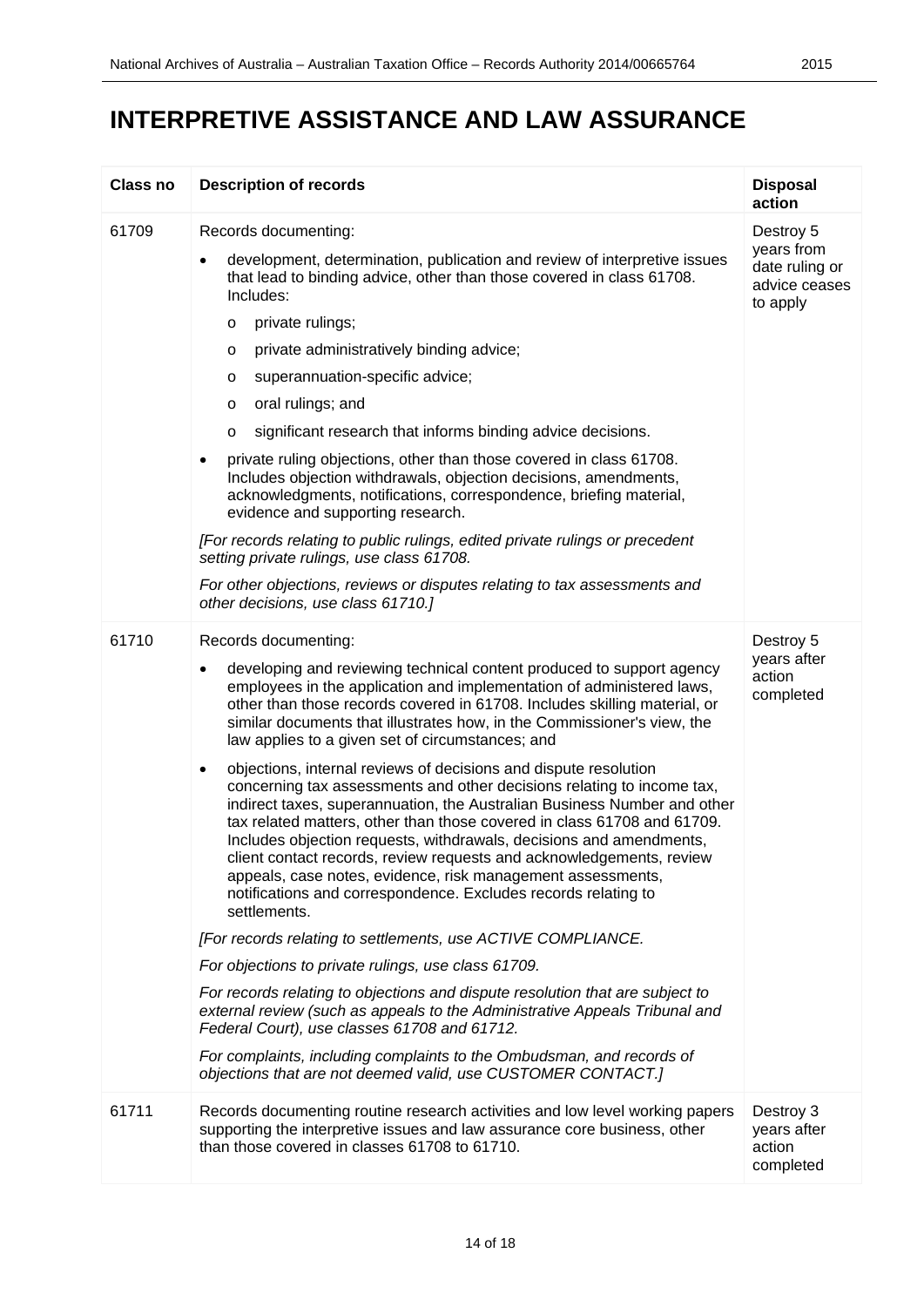| <b>Class no</b> | <b>Description of records</b>                                                                                                                                                                                      | <b>Disposal</b><br>action                       |
|-----------------|--------------------------------------------------------------------------------------------------------------------------------------------------------------------------------------------------------------------|-------------------------------------------------|
| 61712           | Records documenting:<br>routine operational administrative tasks supporting the core business; and<br>interpretive assistance and law assurance activities, other than those<br>covered in classes 61708 to 61711. | Destroy 7<br>years after<br>action<br>completed |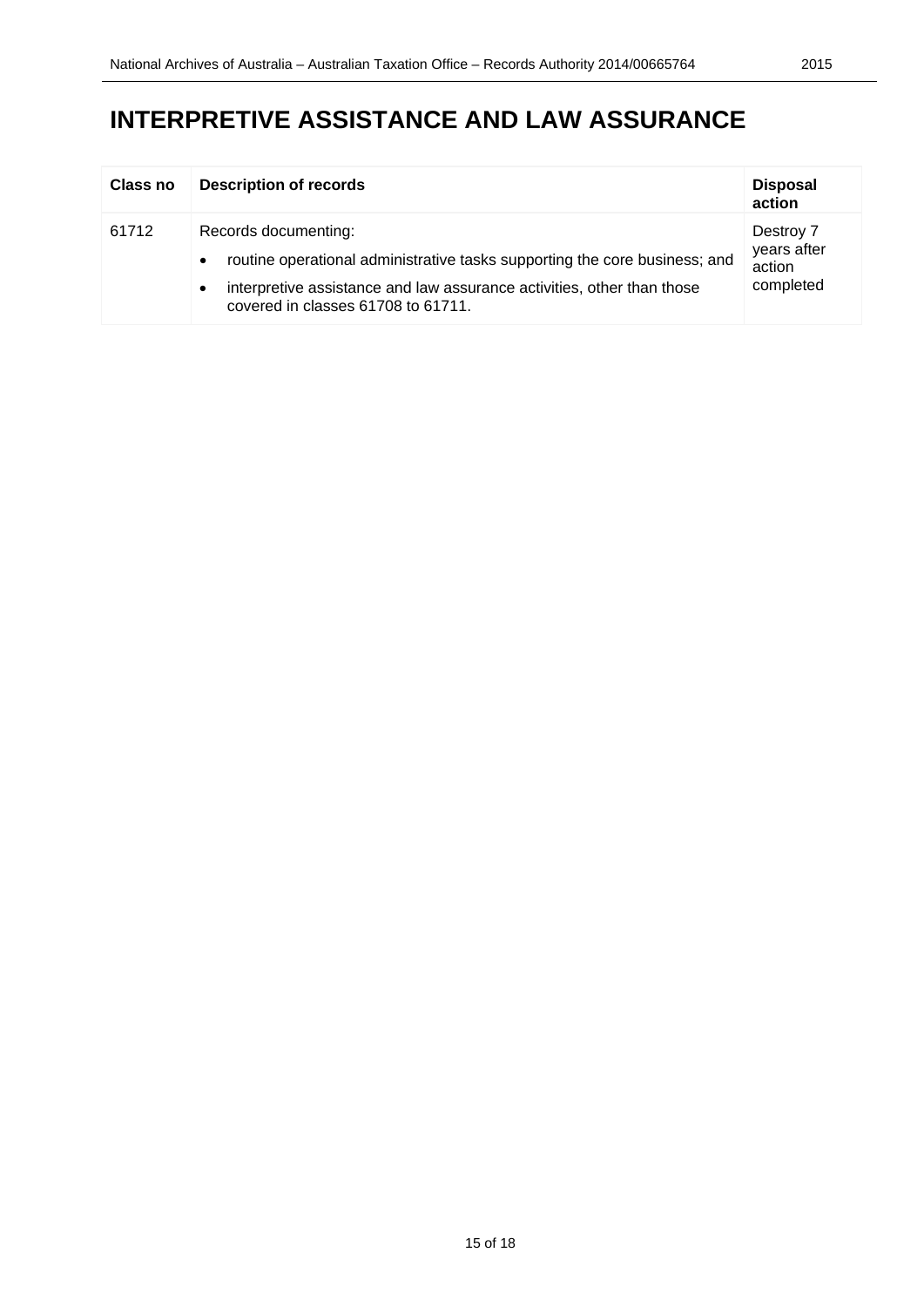### **POLICY AND LAW DESIGN ADVICE**

The core business of developing and delivering advice on administrative, compliance and interpretive aspects of tax, superannuation and other laws administered by the ATO, as well as supplying advice on other related initiatives, to support the design of new legislation and government policy and the amendment of existing legislation. Includes providing advice on the administrative implications of new tax, superannuation and other related policy proposals, provision of technical interpretive advice on draft policy proposals, and agency initiated suggestions on changes to policy and existing law.

#### The **core activities** include:

- developing and providing advice to, and receiving advice from, the portfolio department and other stakeholders in relation to administrative, compliance and interpretive aspects of tax, superannuation and other laws administered by the ATO, including advice relating to existing government policy and new policy proposals;
- developing costing proposals, modelling and forecasting;
- monitoring the application of tax and superannuation laws;
- undertaking research and analysis;
- liaising and consulting with internal and external stakeholders, including public consultation and collaboration with the portfolio department on legislation and policy development; and
- identifying and compiling issues with, or improvements to, the administration of tax, superannuation and other laws administered by ATO and recommending law changes to the portfolio department.

The performance of the core business is supported by **general activities** such as:

- developing, implementing, monitoring and reviewing policies, processes, systems and procedures;
- planning, reporting and reviewing;
- evaluating programs and service delivery;
- preparing and presenting speeches;
- managing and participating in internal and external committees and meetings, including consultation forums; and
- project and risk management.

#### *Cross references to other areas of this records authority*

*For interpretive advice relating to existing tax and superannuation law provided to taxpayers, the community and tax professionals, use INTERPRETIVE ASSISTANCE AND LAW ASSURANCE.*

#### *Cross references to AFDA Express Records Authority*

*For designing, developing, building and maintaining business system solutions to support the core business, use TECHNOLOGY & TELECOMMUNICATIONS.* 

*For advice, briefs and submissions to the portfolio Minister, cabinet submissions and the organisation's participation in formal inquiries, use GOVERNMENT RELATIONS.*

*For advice provided to other government organisations on matters not related to taxation, superannuation and other laws administered by the ATO, use GOVERNMENT RELATIONS.*

*For media releases, use COMMUNITY RELATIONS and/or GOVERNMENT RELATIONS.*

*For the development and drafting of new legislation and amendments to existing legislation administered by the ATO and submissions relating to the development of new policy proposals, use GOVERNMENT RELATIONS and/or STRATEGIC MANAGEMENT.*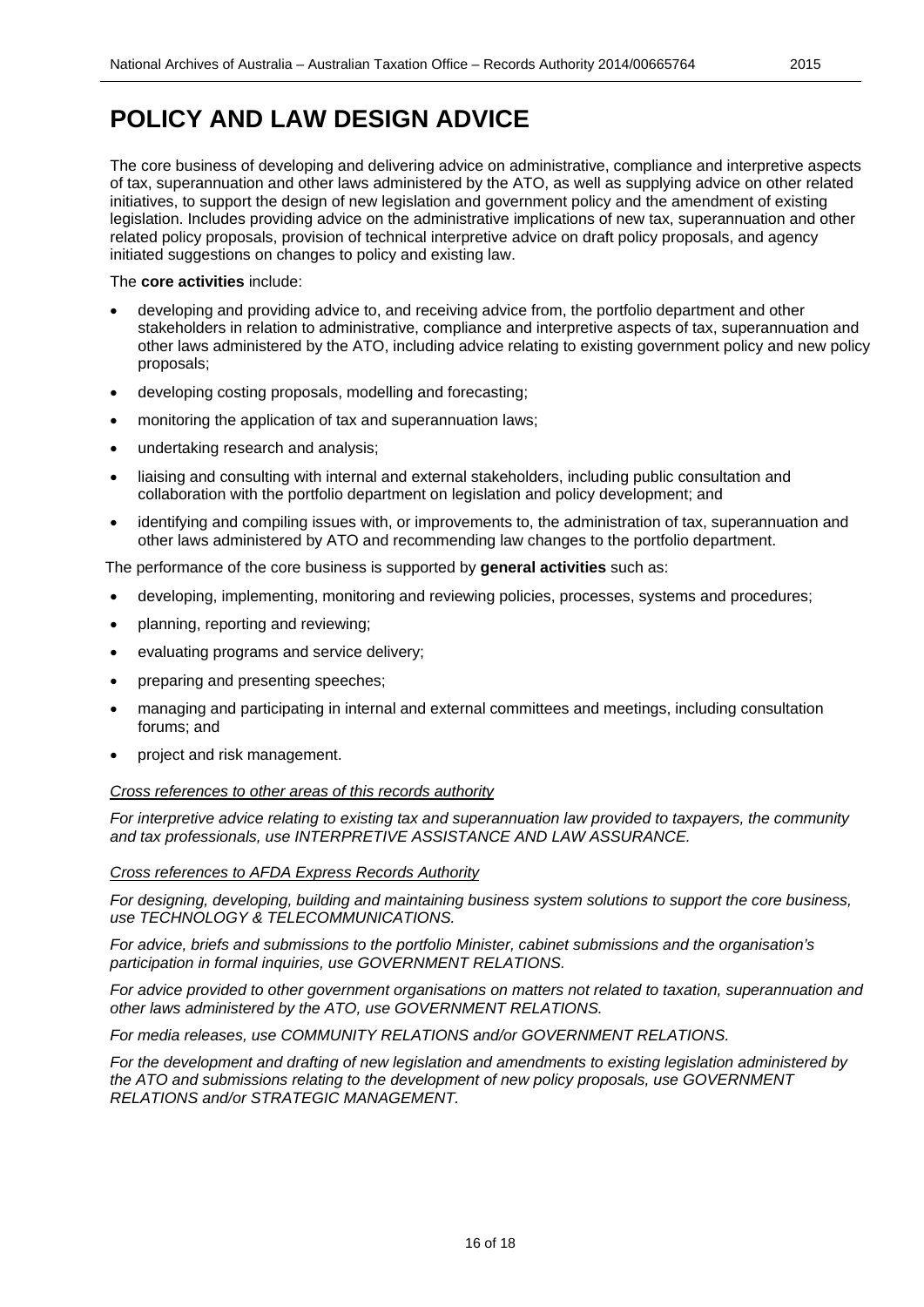### **POLICY AND LAW DESIGN ADVICE**

| <b>Class no</b> | <b>Description of records</b>                                                                                                                                                                                                                                                                                                                                                                                                                                                | <b>Disposal</b><br>action |
|-----------------|------------------------------------------------------------------------------------------------------------------------------------------------------------------------------------------------------------------------------------------------------------------------------------------------------------------------------------------------------------------------------------------------------------------------------------------------------------------------------|---------------------------|
| 61713           | The following significant records documenting:                                                                                                                                                                                                                                                                                                                                                                                                                               | Retain as                 |
|                 | developing and providing high-level advice to, and receiving advice from,<br>٠<br>the portfolio department and other major stakeholders in relation to<br>administrative, compliance and interpretive aspects of tax,<br>superannuation and other laws administered by the agency, including<br>advice relating to existing government policy and new policy proposals.<br>Includes formal advice that represents the considered agency view.<br>Includes advice supporting: | national<br>archives      |
|                 | creation of new legislation (or regulations) or amendments to existing<br>O<br>legislation (or regulations);                                                                                                                                                                                                                                                                                                                                                                 |                           |
|                 | development and design of new government policy proposals;<br>O                                                                                                                                                                                                                                                                                                                                                                                                              |                           |
|                 | identification of significant errors in existing legislation, including<br>O<br>major technical issues associated with policy implementation and<br>application, and major issues concerning system integrity that require<br>legislative amendment;                                                                                                                                                                                                                         |                           |
|                 | interpretation of existing law, such as for consideration of<br>$\circ$<br>administrative factors in the development of a new policy change or<br>improving the operation of existing policy and legislation;                                                                                                                                                                                                                                                                |                           |
|                 | interpretation of the outcomes of significant taxation or<br>O<br>superannuation litigation cases;                                                                                                                                                                                                                                                                                                                                                                           |                           |
|                 | government commissioned reviews into taxation and superannuation<br>O<br>matters, such as major technical advice provided to Board of Taxation<br>and Inspector-General of Taxation reviews; and                                                                                                                                                                                                                                                                             |                           |
|                 | development and prioritisation of the taxation and superannuation<br>O<br>legislative program.                                                                                                                                                                                                                                                                                                                                                                               |                           |
|                 | Includes formal advice minutes, alerts, action briefs, position papers,<br>opinions, recommendations, reports, revenue trend and impact analysis,<br>compliance cost assessments, stakeholder consultation and supporting<br>research and analysis;                                                                                                                                                                                                                          |                           |
|                 | major research and analysis undertaken to identify issues or<br>improvements to the administration of taxation, superannuation and other<br>ATO administered legislation and related policy proposals. Includes<br>significant modelling and forecasting projects;                                                                                                                                                                                                           |                           |
|                 | summary records supporting the core business, such as those<br>٠<br>consolidating information on law design issues identified for review and<br>potential amendment. Includes New Policy Implementation Database and<br>Tax Issues Entry System;                                                                                                                                                                                                                             |                           |
|                 | developing high-level reports, including those relating to legislative<br>$\bullet$<br>priorities, significant court case outcomes, or major emerging issues or<br>challenges in policy and law design. Includes final versions, stakeholder<br>consultation and supporting research;                                                                                                                                                                                        |                           |
|                 | high-level internal and external, including inter-governmental or inter-<br>٠<br>agency, committees, forums, working groups and other bodies, where the<br>agency provides the secretariat, is the Australian Government's main<br>representative or plays a prominent or central role (eg Law Forum, Policy<br>and Design Forum). Includes establishment documentation, agenda, final<br>versions of minutes, briefings, reports and tabled papers;                         |                           |